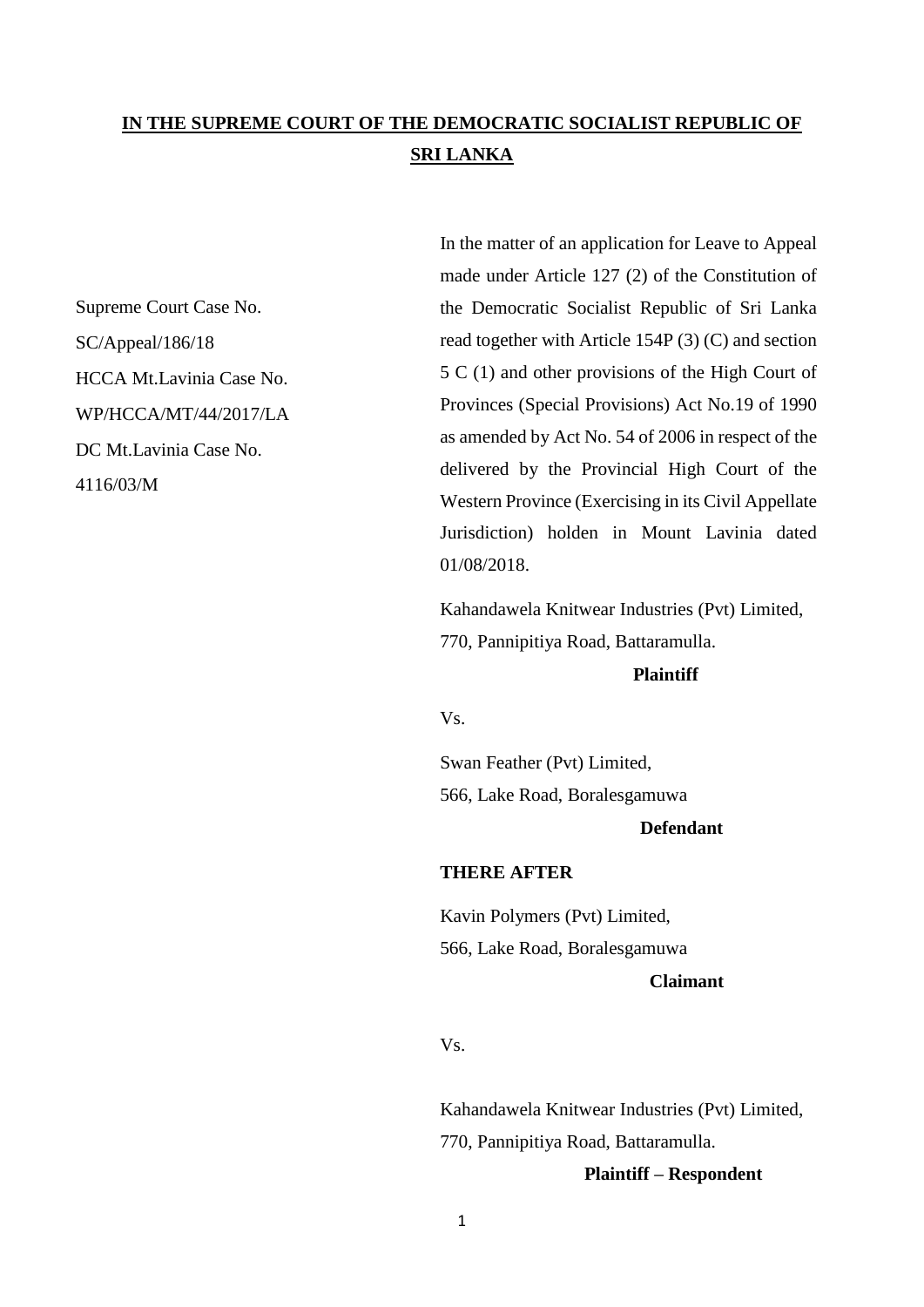Swan Feather (Pvt) Limited, 566, Lake Road, Boralesgamuwa

#### **Defendant – Respondent**

#### **AND THERE AFTER**

Kavin Polymers (Pvt) Limited, 566, Lake Road, Boralesgamuwa

## **Claimant – Petitioner**

## Vs.

Kahandawela Knitwear Industries (Pvt) Limited, 770, Pannipitiya Road, Battaramulla.

 **Plaintiff- Respondent- Respondent**  Swan Feather (Pvt) Limited, 566, Lake Road, Boralesgamuwa

## **Defendant – Respondent- Respondent AND NOW BETWEEN**

Kavin Polymers (Pvt) Limited,

566, Lake Road, Boralesgamuwa

## **Claimant – Petitioner – Petitioner**

## Vs.

Kahandawela Knitwear Industries (Pvt) Limited,

770, Pannipitiya Road, Battaramulla.

# **Plaintiff- Respondent- Respondent-Respondent**

Swan Feather (Pvt) Limited, 566, Lake Road, Boralesgamuwa

# **Defendant – Respondent- Respondent – Respondent**

Before:Buwaneka Aluwihare PC, J. L.T.B. Dehideniya, J. S.Thurairaja, PC, J.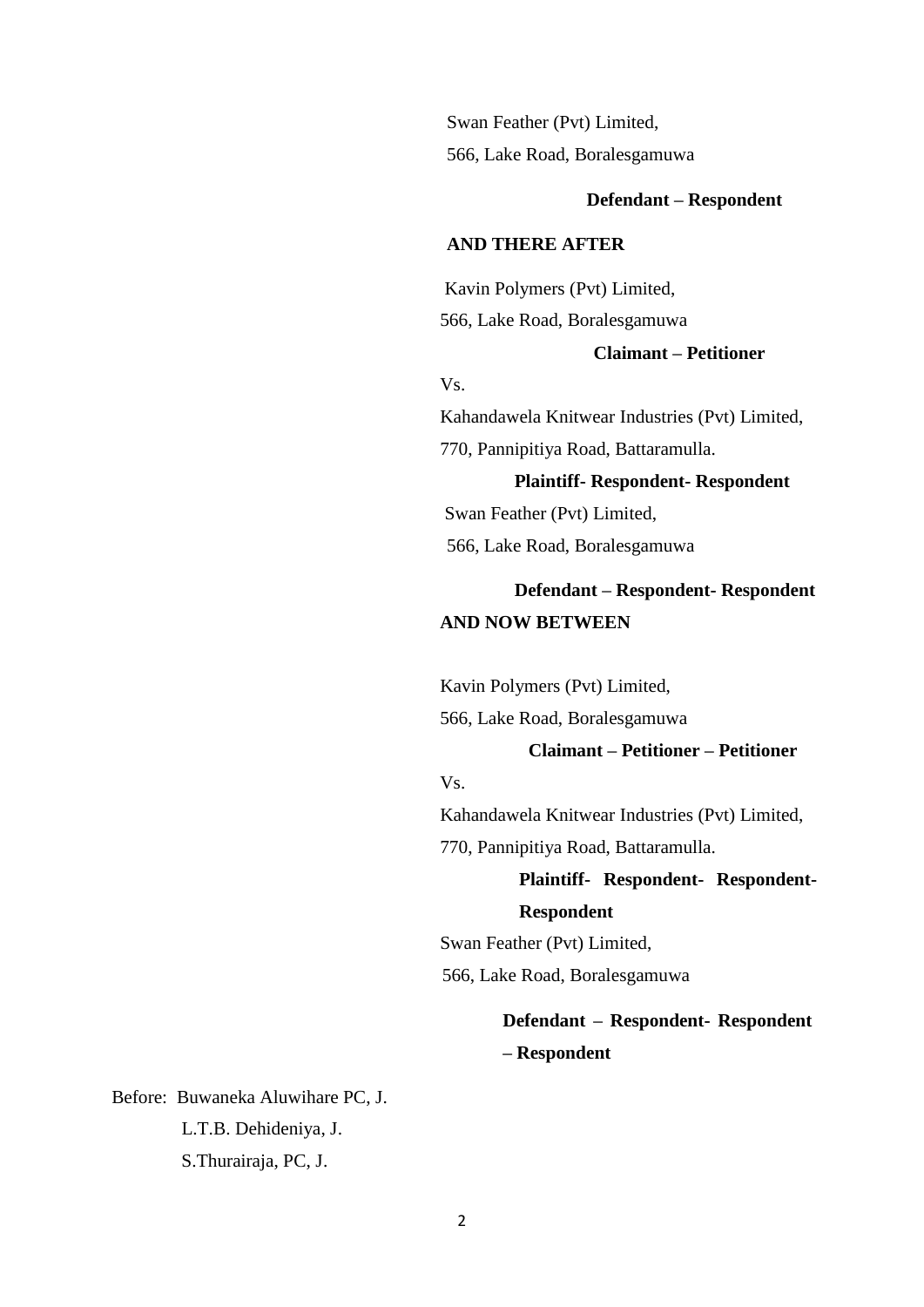Counsels: Chandana Liyanapatabendy PC with Hansini Bandaranayake and Sanduni Madubashini instructed by H.C.de Silva for the claimant – Petitioner- Appellant.

> Nuwan Bopage with Chathura Weththasinghe for the Plaintiff- Respondent – Respondent- Respondent.

Argued on: 14.01.2020

Decided on: 08.12.2021

#### **L.T.B. Dehideniya, J.**

Plaintiff – Respondent – Respondent - Respondent (hereinafter sometime referred to as the Respondent) instituted an action for the recovery of money amounting to 320, 325 USD against The Defendant- Respondent – Respondent – Respondent - Swan Feather (Pvt) Ltd (hereinafter sometime refer to as the Defendant). The District Court of Mount Lavinia delivered the judgement dated 05.04.2011 in favour of the Respondent. The Defendant subsequently filed a notice of appeal but had not filed the petition of appeal. Thereafter the Respondent filed an application to execute a writ against the Defendant. The Defendant objected on the basis that the Defendant Company is not functioning. The Learned District Judge, upon an inquiry, issued an order enabling the execution of the writ against the Defendant. At the instance where the writ was to be executed, the fiscal had been informed about the non-functioning of the Defendant Company and the specific address given by the Defendant Company namely No.566, Lake Road, Boralesgamuwa is already occupied by the present occupants who claimed that they have no connection with the Defendants. Subsequently, the Respondent again made an application to execute the writ to seize the property; the District Court, after an inquiry, issued the writ. The fiscal, on the said writ, seized 02 vehicles parked at the same premises. Kavin Polymers (Pvt) Ltd- Claimant- Petitioner- Petitioner (hereinafter sometimes refer to as the Petitioner) claim that the said vehicles belong to the Petitioner and made a claim under Sections 241 and 839 of the Civil Procedure Code. The learned District Judge, after an inquiry, dismissed the application filed by the Petitioner. Subsequently, the Petitioner filed a leave to appeal application in the High Court of Civil Appeal under section 754(2) of the Civil Procedure Code against the order issued by the learned District judge.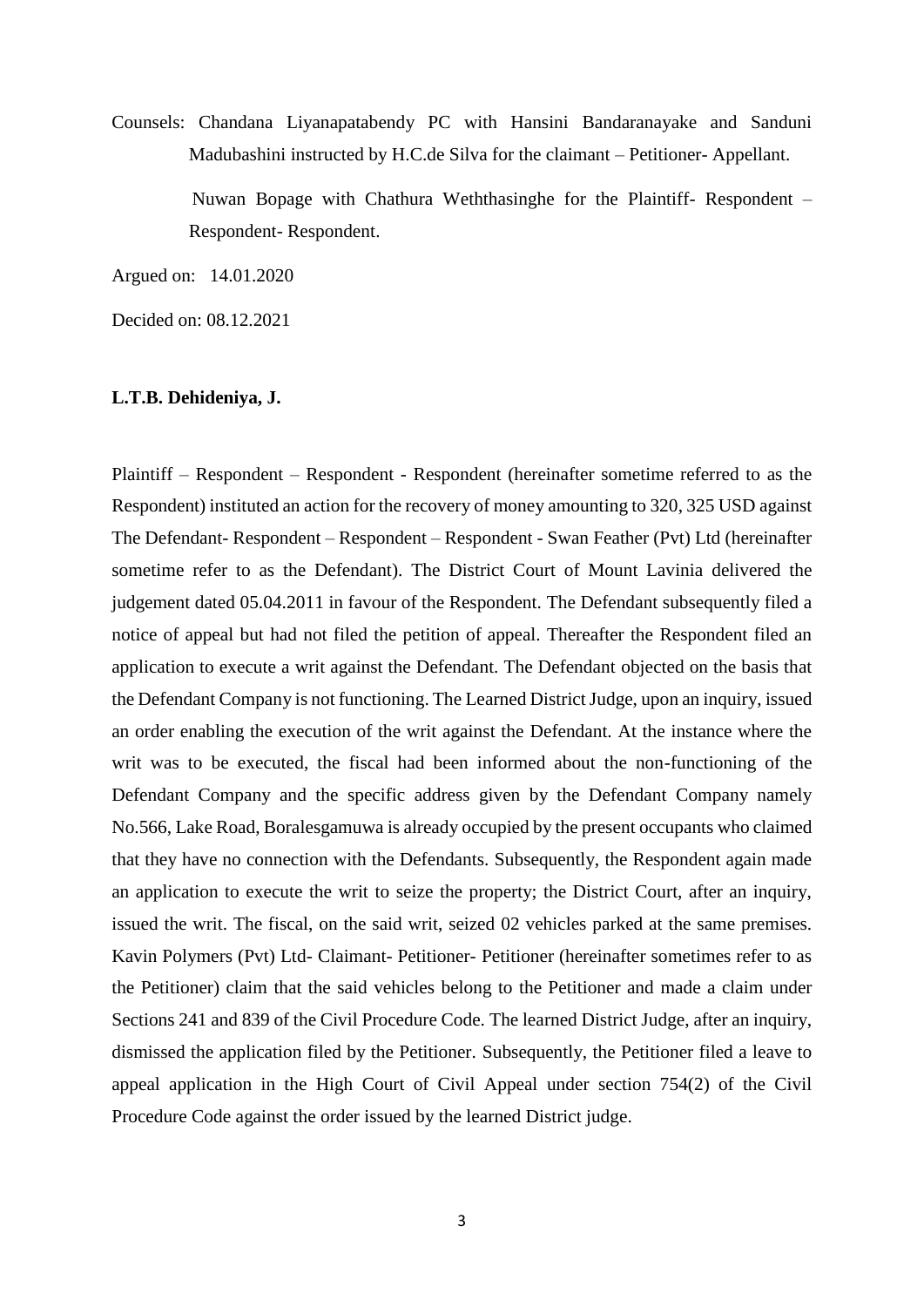At the stage of considering whether the leave to appeal should be granted, preliminary objection was brought forth by the Respondent on the ground that, an appeal is not available against the order made under the section 245 of the Civil Procedure Code and the Petitioner is not entitled to maintain a leave to appeal application under section 754 (2). The learned judges of the Civil Appellate High Court upheld the preliminary objection of the Respondents. Being aggrieved by the very decision of the learned judges of the Civil Appellate High Court, the Petitioner instituted a leave to appeal application from the said order to this court.

This Court granted leave to appeal on the following questions of law;

- 1) Is the said order contrary to Law?
- 2) Did the Court err in law in arriving at the said conclusions embodied in the said Order dated 01/08/2018, when dismissing the said application without going into the merits of same?
- 3) Did the Court err in law in arriving at such and Order based on an incorrect legal and factual positions?
- 4) In view of the inherent defects in the Order of the District Court dated 10/10/2017, had the Learned Judges of the High Court got an ample opportunity to revise and/or review and/or reverse and/or made Order that documents marked as "X3" and "X4" which are the Certificates issued by the Registrar of Motor Vehicles were *ex facie* established that the said properties were not subject to such the said Order dated 01/08/2018 erred in not giving sufficient consideration thereby?

At the very inception of the discussion pertaining to the case, it is apt to consider the law applicable to the factual context of this application. It is clear, the court has the power to investigate a claim or an objection filed against the seizure or the sale of an immovable/movable property seized in pursuant to an execution of a writ. This provision is enshrined in the section 241 of the Civil Procedure Code where it specifies that,

> *'In the event of any claim being preferred to, or objection offered against the seizure or sale of, any immovable or movable property which may have been seized in execution of a decree or under any order passed before decree, as not liable to be sold, the Fiscal or Deputy Fiscal shall, as soon as the same is preferred or offered, as the case may be, report the same to the court which passed such decree or order; and the court shall thereupon proceed in a summary manner to investigate such claim or objection with*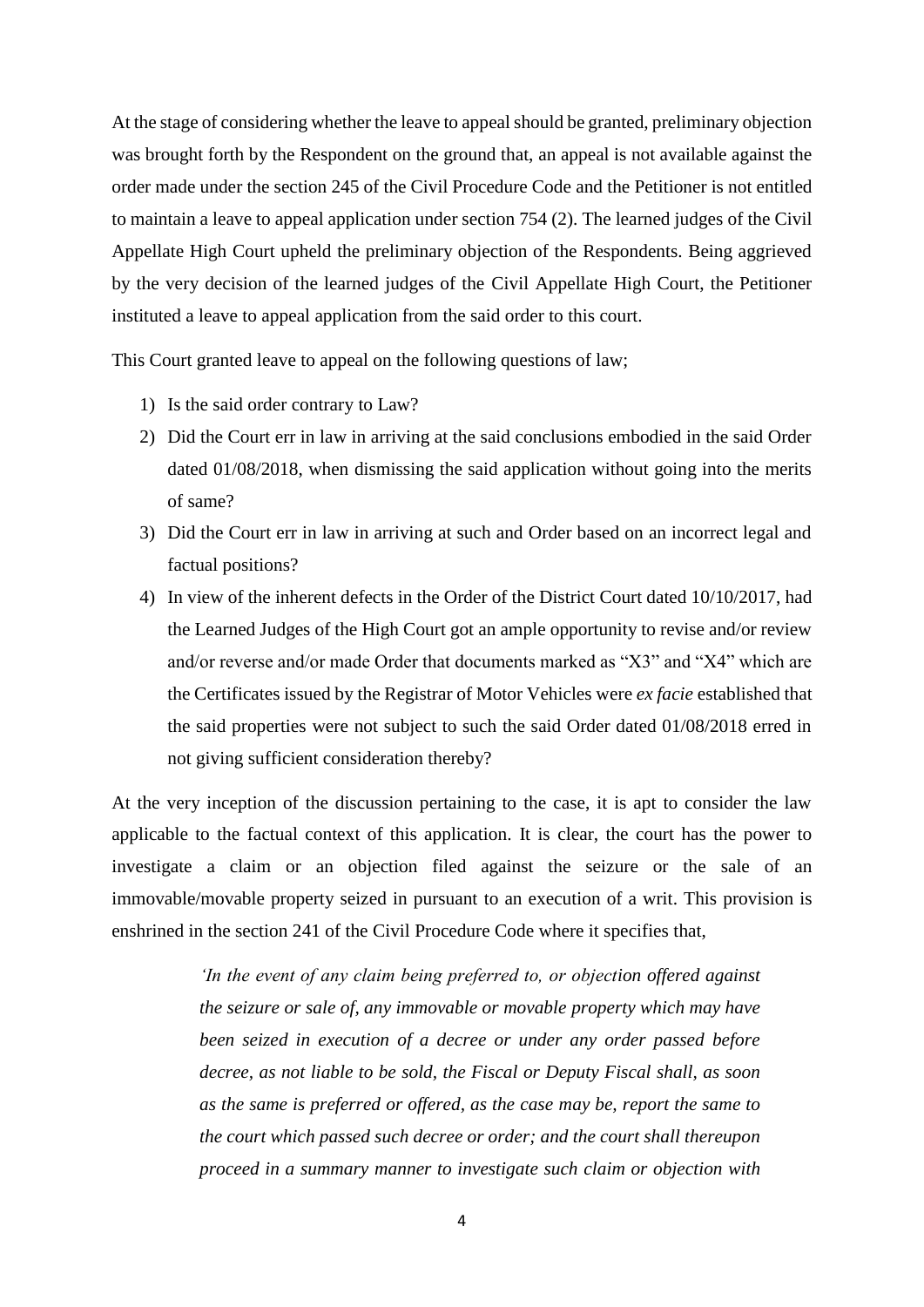*the like power as regards the examination of the claimant or objector, and in all other respects, as if he were a party to the action; Provided always that when any such claim or objection is preferred or offered in the case of any property so seized outside the local limits of the jurisdiction of the court which passed the decree or order under which such seizure is made, such report shall be made to, and such investigation shall thereupon be held by, the court of the district or division within the local limits of which such seizure was made, and the proceedings on such report and investigation with the order thereon shall, at the expiry of the appealable time, if no appeal has been within that time taken therefrom, but if an appeal has been taken, immediately upon the receipt by such court of the judgment or order in appeal, be forwarded by such court to the court which passed the decree or order, and shall be and become part of the record in the action; Provided, further, that in every such case the court to which such report is made shall be nearer to the place of seizure than, and of co-ordinate jurisdiction with, the court which passed the decree or order'.*

Under the provisions of the law, the District Court had the power to inquire and investigate into the claim brought forth by the Petitioner in regard to the seizure of two vehicles. It is evident that, the learned judge of the District Court has conducted an inquiry in conformity with the provisions of the Civil Procedure Code.

Section 243 provides for the claimant to lead evidence to establish the claim. The section 243 of the Civil Procedure Code states,

> *'The claimant or objector must on such investigation adduce evidence to show that at the date of the seizure he had some interest in, or was possessed of, the property seized.*

The section 243 is a clear indication on the fact that, the law imposes a burden on the claimant to prove his/her entitlement to the property in an instance of the vindication of rights. The conduct of the Claimant in the adducing of evidence has a significant impact on the order of the court which is issued under the section 245.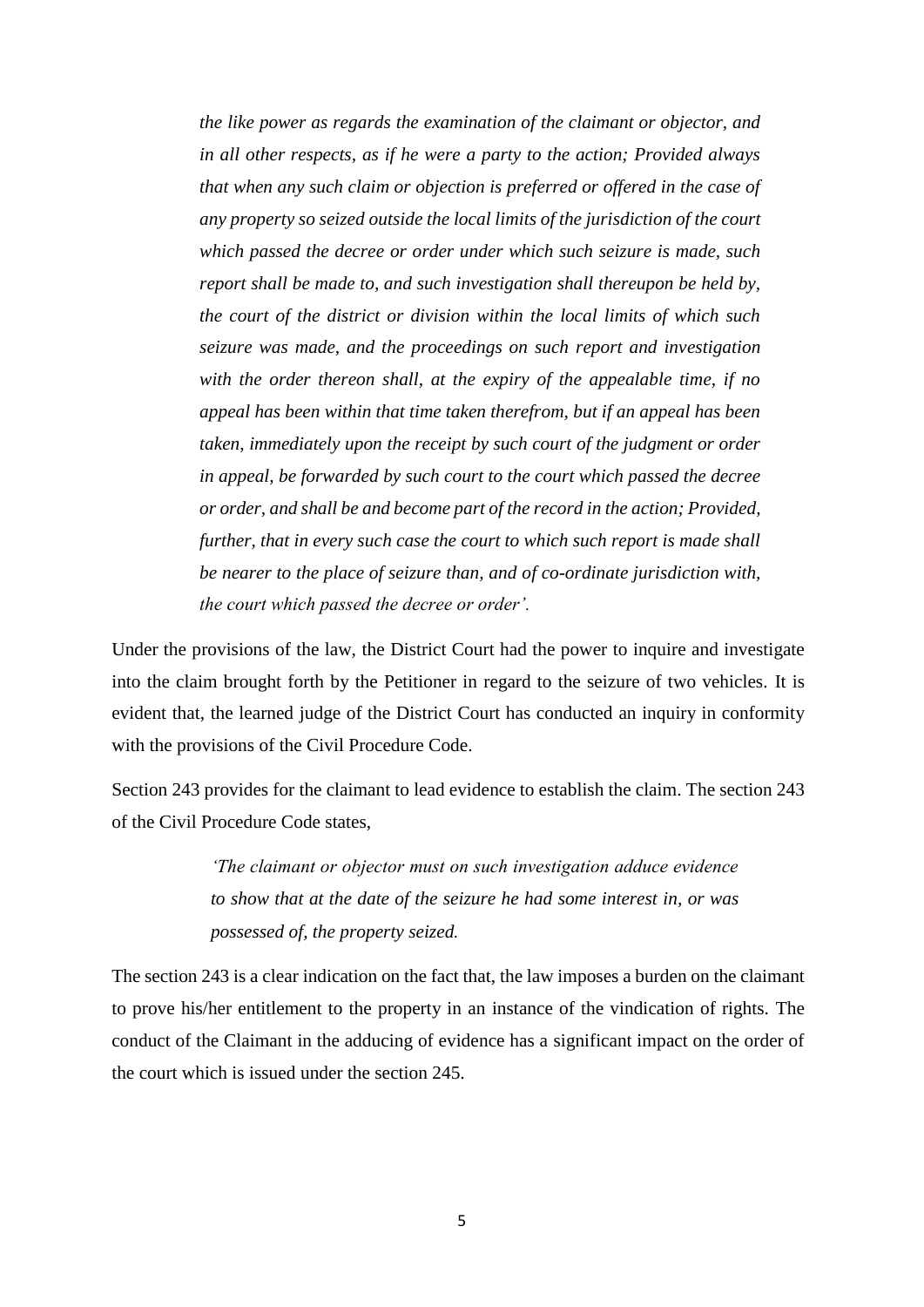The section 245 of the Civil Procedure Code states,

*'If the court is satisfied that the property was, at the time it was seized, in possession of the judgment-debtor as his own property, and not on account of any other person or was in the possession of some other person, in trust for him, or in the occupancy of a tenant or other person paying rent to him, the court shall disallow the claim'*.

Further, section 247 of the Civil Procedure Code signifies the nature of the order given by the court at the instance of investigating in to a claim with the very remedy which is entitled to by a claimant against whom an order was issued. It is clear to this court that, the section in its essence provides the fact that, the conclusiveness of the order does not impede the potential claimant in seeking justice while instituting an action but not through an appeal.

> *'The party against whom an order under section 244, 245, or 246 is passed may institute an action within fourteen days from the date of such order to establish the right which he claims to the property in dispute, or to have the said property declared liable to be sold in execution of the decree in his favour; subject to the result of such action, if any, the order shall be conclusive'.*

As per the very provision, in an instance where an order was issued against a claimant, the claimant is entrusted with a right to file a separate action within fourteen days from the order and thereby to establish the right to the seized property. The order which is issued against the claimant becomes conclusive. Thus, on the face of this statutory provision, it is clear that, the law has facilitated the aggrieved party against whom an order is made to resort into a remedial action and it is clear that, the law has not left the aggrieved party in desperation, without offering a way to vindicate the rights.

When considering the factual context of the present application, it is clear that, the Petitioner being the claimant, Kavin Polymers (Pvt) Ltd, made an application against the writ of execution of two vehicles seized in pursuant to an order given against the Defendant Company - Swan Feather (Pvt) Ltd by the District Court, Mount Lavinia. Subsequent to the dismissal of such application by the learned District Judge, a leave to appeal was directed to the Civil Appellate High Court, Mount Lavinia which upheld the preliminary objection raised by the Respondent in this regard. Thus, the very essence of the view of the learned High Court judge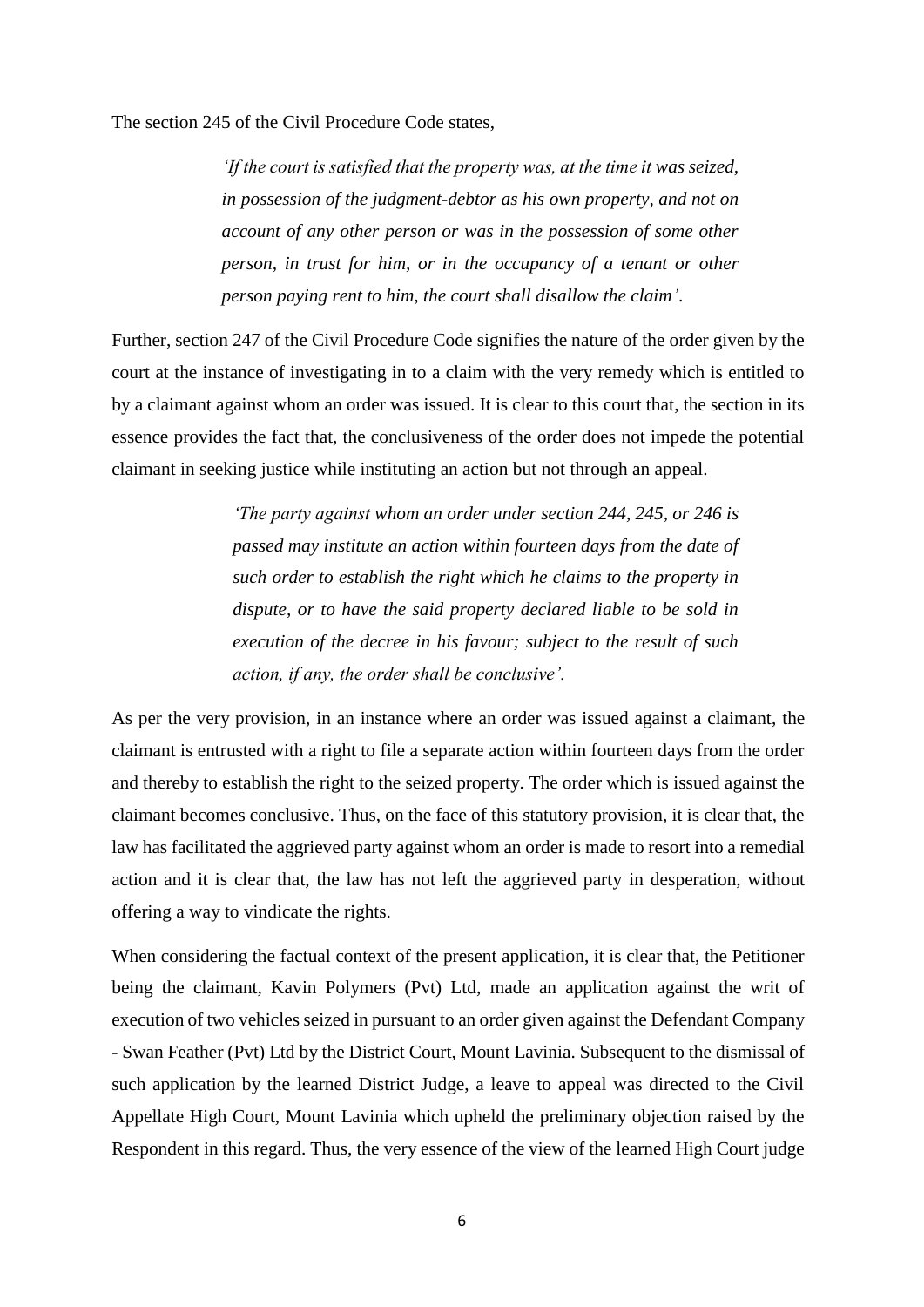was that, an order which has been issued under the Section 245 of the Civil Procedure is nonappealable.

As the Petitioner being the Claimant has made an application for leave to appeal to this court against the order of the learned judges of the Civil Appellate High Court, it necessitates this court to scrutinize the fact whether the Petitioner is legally entitled to appeal from the said order. As mentioned in the former discussion, the section 245 read with the section 247 of the Civil Procedure Code signifies that, an order made by the court under the section 245 is conclusive provided that the party against whom the order was given has the opportunity to institute a separate action within 14 days of the given order. It is apparent to this court that, the section 247 of the Civil Procedure Code has provided an alternative to the aggrieved party. The section itself manifests that, it is on the side of the party who is in need of the protection of his/her particular rights must institute an action. But, still the fact of the conclusiveness of the order does remain constant.

The non-existence of the right to appeal has been discussed in the case law jurisprudence. Thus, in *Marikkar v. Marikkar* 22 NLR 438, pg 441, it has been stated by his Lordship Justice De Sampayo that,

*'........therefore it is the duty of the claimant to appear and adduce evidence in support of his claim but he fails to do so, the Court is within its powers in disallowing the claim, and that an order so made is equivalent to an order after investigation under section 245 of our Code, and is conclusive against the claimant, unless he brings an action under section 247'.*

The essence of the view presented by his Lordship denotes that, a claimant has a legal duty to support his claim by adducing evidence. At a failure on the side of the claimant, the court is empowered to disallow the claim. It has been made clear that, order issued by disallowing the claim is equivalent to an order which is made after an investigation. Thus, such an order has the unquestionable conclusiveness.

A similar view was expressed in the case of *Muttu Menika v. Appuhamy* 14 NLR 329 where Wood Renton J. held that,

*'......the object of the group of sections concerned with claims to property seized is to secure a summary inquiry into such claims, and to provide that the result of that inquiry shall be decisive as to the rights of parties, subject always to the*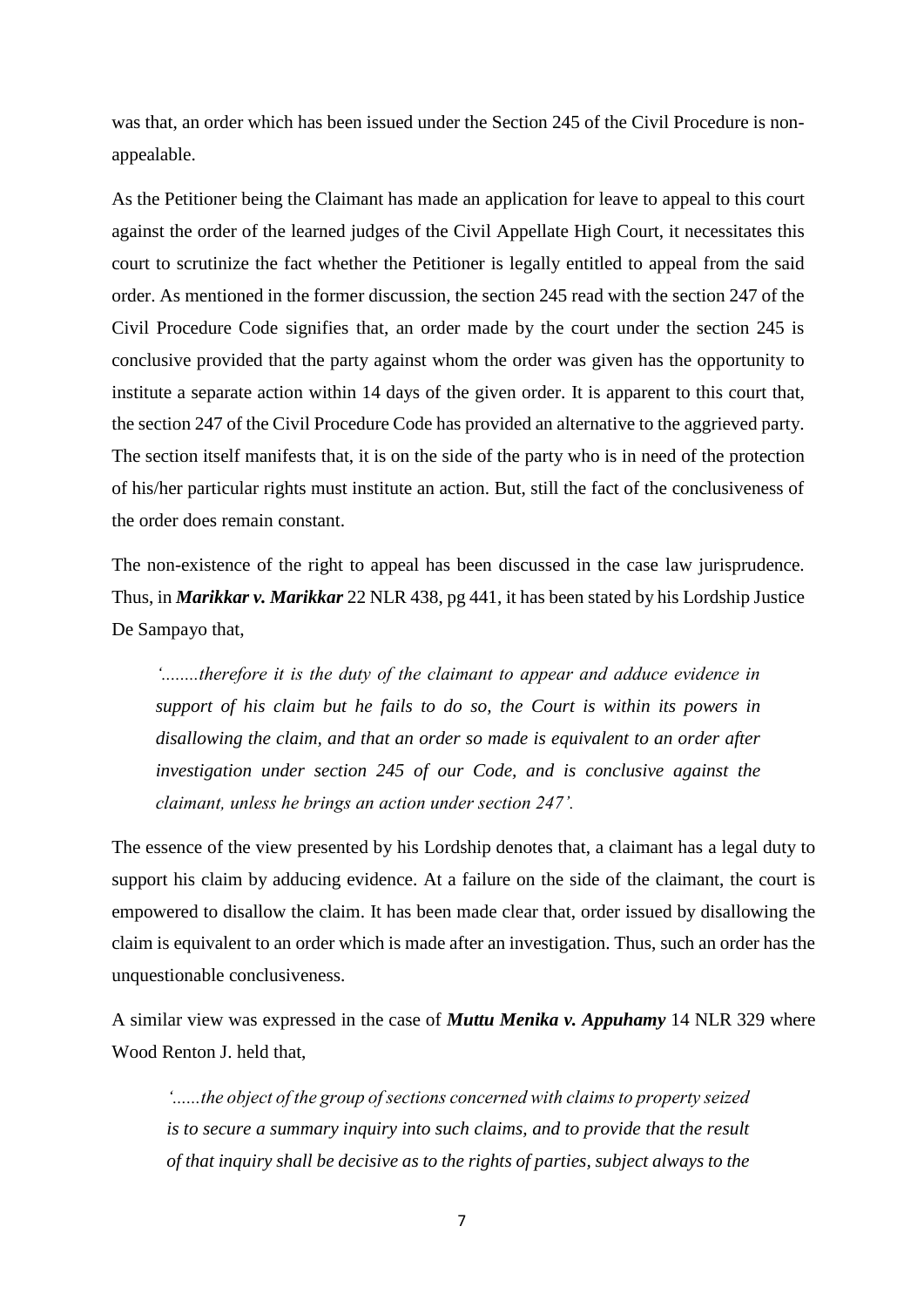*remedy indicated in section 247. I do not think that it is necessary to decide the question as to whether the Court has an inherent power to set aside ex parte orders, for I think that we are bound by the principle that, where the Legislature has enacted a particular remedy for a grievance in terms which show that it intended that remedy to be the only one open to an aggrieved party, redress cannot be sought by any other form of proceedings.....'*

The view expressed by his Lordship is of such a nature which gives out a balanced perspective. Thus, at one instance Justice Wood Renton insists on the inquiry and the decisiveness of the inquiry which has an influence over the rights of the parties. Secondly, his Lordship clearly elaborates on the remedy which is provided by the section 247 and lawfully upholds the very fact that, there is an intention on the part of the legislature to remedy a grievance directed towards the aggrieved party and the redress cannot be sought in the other form of proceedings. Thus, the same view can be applied to the present application.

In *Isohamine v. Munasinghe* 29 NLR 277, (at page 281), His Lordship Justice Garvin observed,

*'.....But when the claimant who was bound by law to adduce evidence was not present in person and had not arranged for evidence to be adduced in support of his claim, the Court was, I think, entitled in the absence of such evidence to make an order disallowing the claim'*

It is clear that, the court has the power to disallow the claim in an instance where it is legally obligatory for the claimant to present at the court in person and adduce evidence and the claimant has not complied with the legal requirements as mentioned in the statutes. The same view was held in *Marikkar v. Vanik Incorporation Ltd and Others* [2006] 1 Sri LR 281, where the claimant was absent on the date of inquiry and there was no readiness on the part of the counsel to proceed with the inquiry. Thus, the application to appeal was dismissed by the court, while signifying the necessity to comply with the provisions set out in the section 247 of the Civil Procedure Code.

The case *L.B.Finance Company v. Walisinghe and Others* [2012] BLR 294, emphasized the fact that, even though there is no appellate jurisdiction in relation to the section 247, the revisionary jurisdiction is capable of being exercised. But, in the present application, the learned High Court judge is of the view that, there are no exceptional circumstances with relation to this case which necessitates the exercise of the revisionary jurisdiction.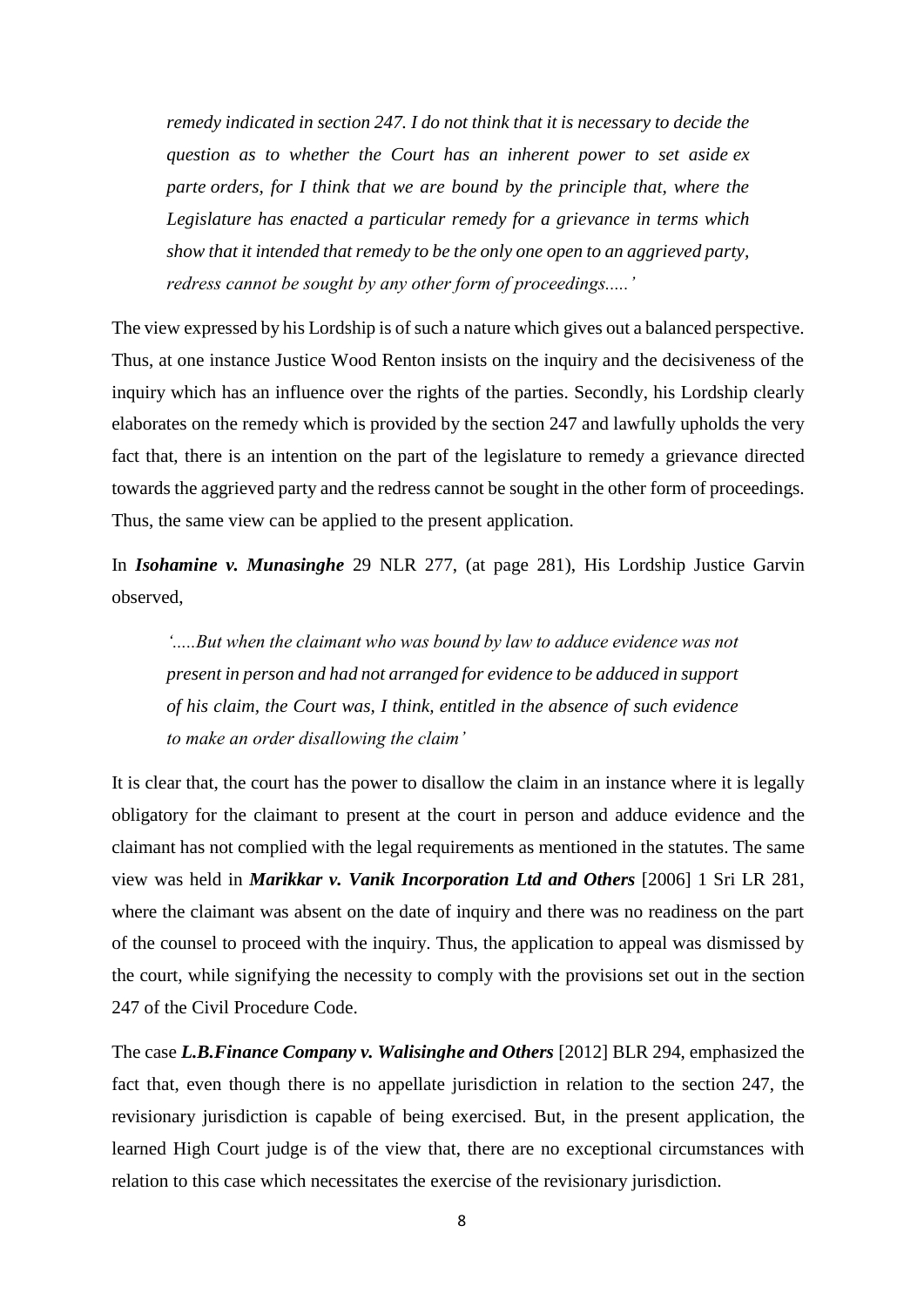The Respondent further challenges the *uberima fides* of the Petitioner on the grounds of equitable principles. Thus, it is clear to this court that, the Respondent is making an attempt to strengthen the argument on the maxim 'He who comes into equity must come with clean hands'. The Respondent has argued on the matter that, both the Defendant and Petitioner companies engaged in the same business at the same premises and the transfer of the subject matter within the companies and shareholders. The Respondent's contention has been elaborated in *Hatton National Bank v. Jayawardane and Others* [2007]1 Sri LR 181 at pg 183, by his Lordship Justice Nihal Jayasinghe,

*"The 1st and 2nd respondents cannot hide behind the veil of incorporation of Nalin Enterprises (Pvt) Ltd, whilst being the alter ego" of the said Company of which the 1st respondent has been the Managing Director and the 2nd respondent who is the wife of the 1st respondent has been a Director."*

 *(2) Although the independent personality of the Company is distinct from its Directors and shareholders Courts have in appropriate circumstances lifted the veil of incorporation. In particular Courts have been vigilant not to allow the veil of incorporation to be used for some illegal or improper purpose or as a devise to defraud creditors.''*

It is clear to this court that, the Respondent also argues on the matter that, the companies must not be given opportunities to use the veil of incorporation and the interference of this court is expected when the veil of incorporation is used for illegal and improper purposes, specifically to defraud the creditors.

With the perusal of the case laws pertaining to the present application, it is clear that, the Appellant's very conduct of making an appeal has outlawed the Civil Procedure Code. The Appellant has a remedy in terms of section 247. This court being the apex court of the country cannot accept the very conduct of the Appellant in seeking a remedy which outlaws the procedure established by the statutory provisions.

I answer the questions of law as follows,

- 1) No
- 2) No
- 3) No
- 4) No